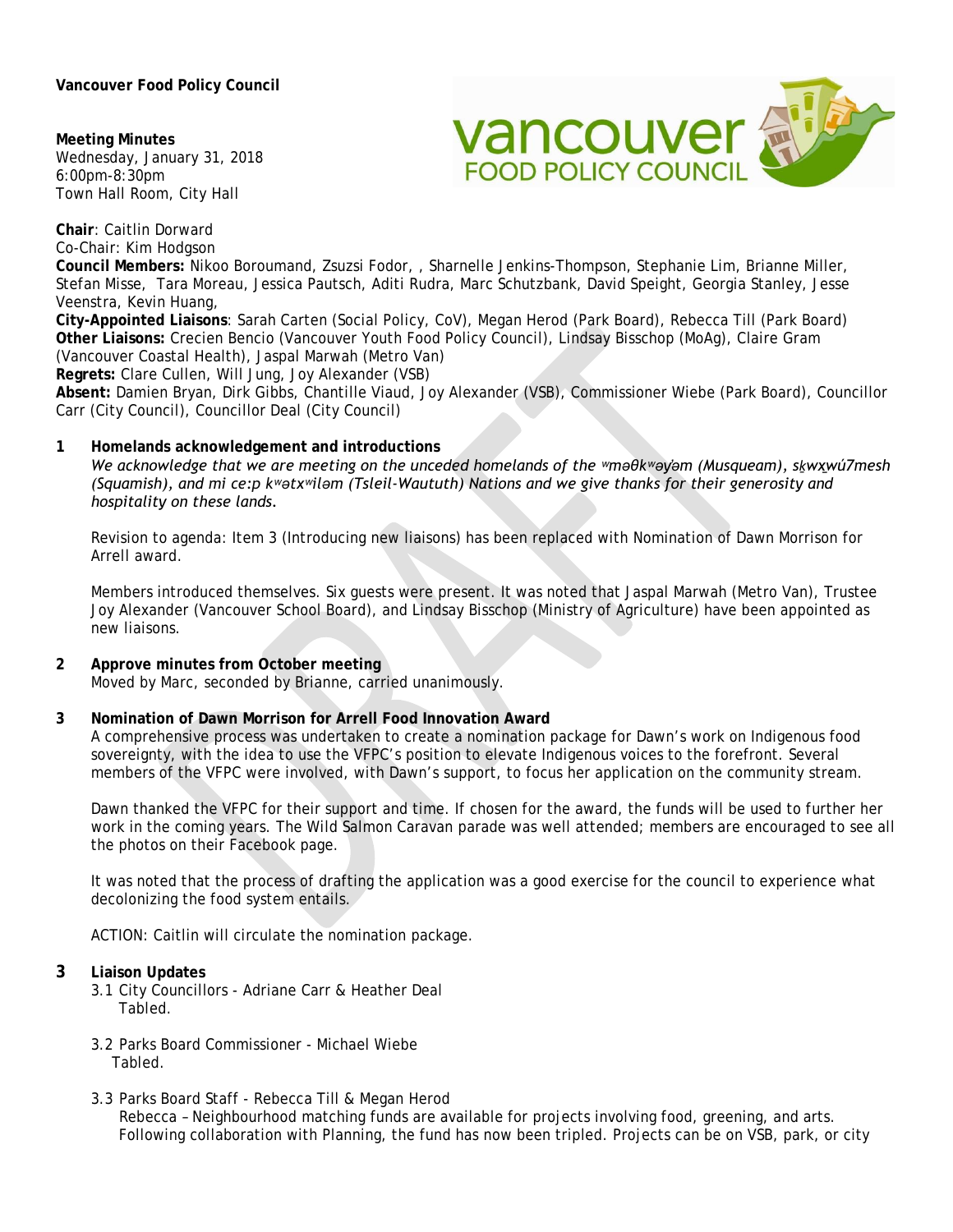land, and can include the creation of a toolkit, as long as the project is citizen-driven and has ongoing public engagement. There is now \$150k/year with intakes in the Spring (April) and Fall.

Sustenance festival – is the Park Board's food, arts, and culture festival. A report is being completed and next steps will be based on the recommendations in the report. Stephanie's role with intercultural communities will continue during a year-long process of capacity building.

Megan – is in the Planning side of the Park Board. Her work includes urban agriculture projects on Park land, with a strategic lens to improve the local food system. The Local Food Action Plan is at the end of its 5 year term, and the Park Board is beginning to scope what a new plan might look like, building on the existing plan, including looking at different models of agriculture on Park land.

The Park Board is doing capital planning for the next 4 months, and are pitching budgets for next 4 years. There are overlaps with this process and the LFAP. They are open to discussing this with the VFPC.

#### **Discussion**

The Park Board is open to engaging VFPC on the scoping of the LFAP update. This could be done through time at monthly meetings or through a working group. It was noted that the VFPC does not represent all stakeholders in the food system but can help Park Board connect with stakeholders who are not represented at our table. An update on the existing plan (what was achieved or not, or missed) will be part of the scoping.

ACTION: KIM/CAITLIN will circulate Megan's contact info to members.

3.4 Vancouver Coastal Health - Claire Gram

VCH will start an evaluation of its food security work and projects, looking at outcomes and impacts. The evaluation will also, in part, look at the model of delivery through supporting food networks, the strength of that model and how it can be used in other health promotion areas. The evaluation will be complete in the late fall 2018.

#### 3.5 Youth Food Policy Council - Crecien Bencio

The VYFPC has struggled with its governance model and will not continue in its current form. Crecien recommended that there continue to be a seat for 'youth' at the VFPC table. VFPC members encouraged the VYFPC to reflect on any recommendations for the VFPC regarding its relationship with the youth council.

3.6 Metro Van – Jaspal

Jaspal is a Planner at Metro Van, and has replaced Theresa Duynstee as the liaison to Metro Vancouver. He is working on the Regional Food System Action Plan (following the 2011 strategy), and coordinates the social issues subcommittee.

At the end of 2017, municipal staff across the region met to talk about actions taken to date on the Regional Food System Action Plan, and the next steps are being distilled. They will continue to meet and explore issues that were identified. ACTION: Jaspal will circulate action items. They hope to implement 3-4 learning opportunities for staff per year, in addition to hosting semiannual gatherings of municipal staff to identify opportunities for cooperation.

### 4 **City Staff Liaison Update: Redefining Food Assets -** Background (Sarah Carten)

The idea to redefine 'food assets' comes in part from the Hua Foundation's research on the losses in Chinatown, and how food assets are defined. The City will look at the process and framing, and explore which questions should be asked to arrive at the answer. The process will include looking at how food assets are defined elsewhere, the heritage definition, what should be included and where the City can have influence.

### **Discussion**

Kevin will likely be part of conversation though he was not present at this meeting, and Kim and Marc agreed to help. There is support for a themed meeting if a core group can help prepare the meeting. There is no strict timeline, the City was thanked for engaging the VFPC early in the process.

### **5 Children and Youth Working Group Update**

Tara provided an overview of the working group's activities, which include motions from the VFPC and the City of Vancouver as well as a resolution that was endorsed at the Union of BC Municipalities conference, to support a national universal school food program. The group is currently working with new members and School District 44,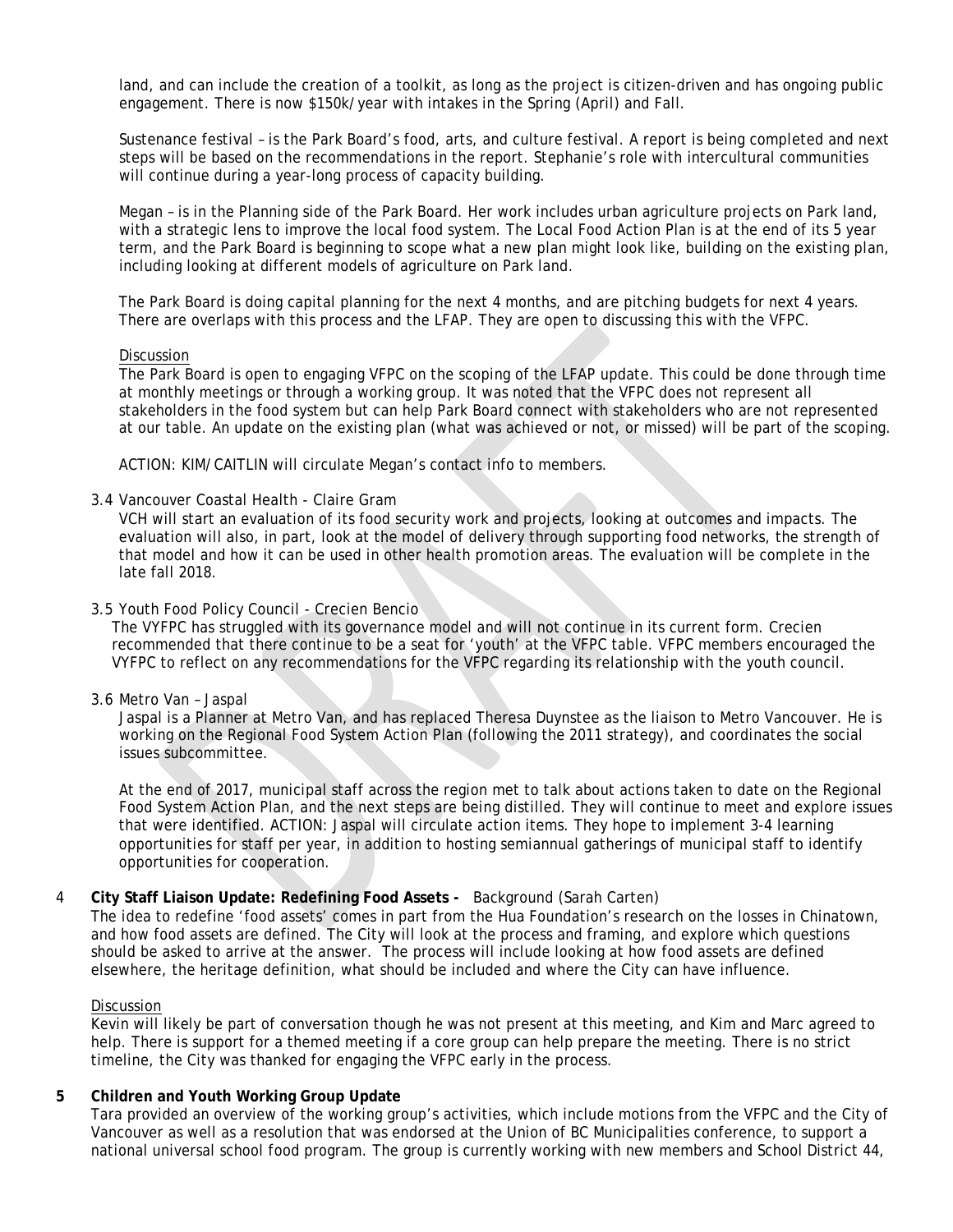with support from VSB, on a similar motion for the BC School Trustee's Association. Working group representatives have gone to the in person meeting of the Coalition for Healthy School Food in 2016 and 2017.

The working group proposed a motion to request the Mayor to participate in the [Great Big Crunch](https://foodsecurecanada.org/greatbigcrunch) and to do a related proclamation on March 1.

Proclamations don't represent a policy commitment but they do raise awareness. The idea is to bring energy and attention to the need for a national healthy school food program that is cost shared by multiple levels of government that serves all children while at school. The City and VSB are working on providing healthy food to school children, however it is difficult to be fully effective, which is why there is a need for a universal system.

After some discussion, the VFPC recommended that the wording of the motion and proclamation be revised to include recognition of the 'right to food' and circulated by email for approval. It was noted that it is important to clarify that a school meal program alone will not cure food insecurity for children.

ACTION: working group to revise proposed proclamation and circulate to the VFPC for approval.

### **6 Reconciliation Training Planning Update**

Working group submitted a grant application to the City for training with Dawn on Indigenous food systems and food sovereignty, tentatively set for April, with the February meeting as a more general 'Reconciliation 101' training. The February date may change; the group is seeking facilitators and shortlisting, and will update the VFPC by email. Factors that are being considered include the potential for a long-term partnership, accessibility of the venue, and alignment of values. Terms of any partnership would need to be reviewed by the VFPC in advance.

 The working group will advise the FPC if the proposed training will happen in February or not. If not, a regular meeting will take place.

#### **7 Priorities for 2018 and Organizing without Co-Chairs**

It was acknowledged that this is Caitlin's last meeting as co-chair. Caitlin was thanked for all her leadership in the past couple years; Kim was also thanked for her time as co-chair.

The Co-Chairs are volunteers and the role can be demanding with many responsibilities, and as such capacity has ebbed and flowed. The VFPC needs to determine a model moving forward, as there are currently no chairs for the February meeting.

Summary of major outcomes from November/December discussions:

- Challenge of Co-Chair position current scope of role is not sustainable, so other models such as a Leadership Committee or no leaders, are being considered. This is a chance to reexamine and refocus ahead of the election, and to consider unknown impacts.
- Suggested priorities for 2018 reconciliation (including piloting training that would in future happen at beginning of term, expectation that all advisory committees should do), food on the municipal election agenda, VFPC post-election, connecting with other advisory committees, working group priorities, and redefining food assets.
- Engagement Members (Caitlin, Kim, Marc, and Kevin) met with Sarah and James to talk about the process of policy development, and improving VFPC's relationship with the City so it can be engaged in advising on policy at an early stage. ACTION: Caitlin will circulate a 'cheat sheet' about the process that was developed by James and Sarah as an outcome of that discussion.
- Membership structure to look at opportunity to work with council on a new structure that moves away from food sector professionals to one that also includes those with lived experience.

#### Discussion

Advisory committees will be disbanded the week after the election in November, and are expected to be reinstated in December. As recruitment will happen in January 2019, there will probably be a lag of a few months with no council. Members are reminded they must reapply.

After much discussion, the following decisions were made: